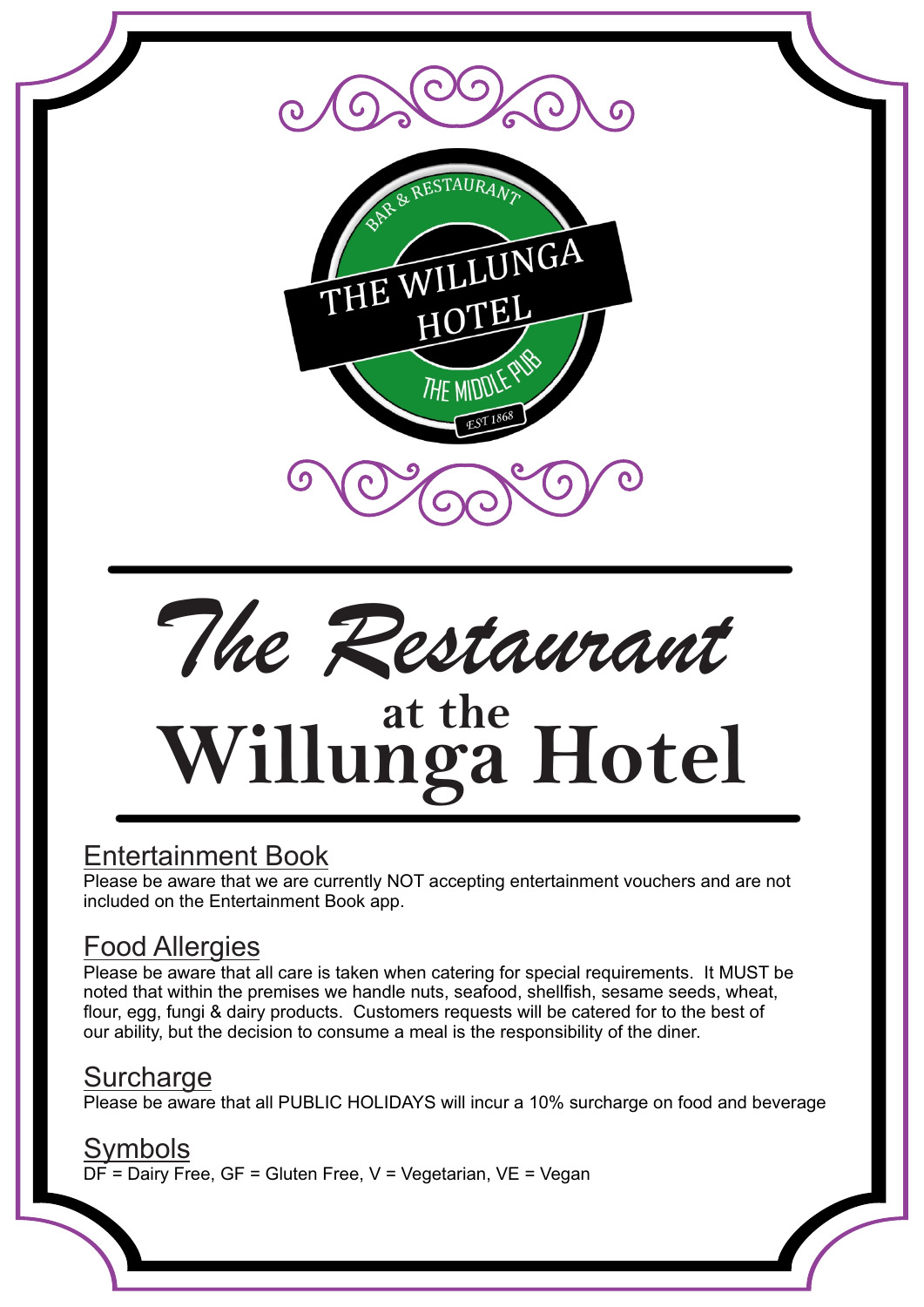| <b>Bread Selection</b>                                                                                                                                                                                                                                     |                         |
|------------------------------------------------------------------------------------------------------------------------------------------------------------------------------------------------------------------------------------------------------------|-------------------------|
| Crusty garlic bread (V)                                                                                                                                                                                                                                    | \$6.00                  |
| Homemade pesto & parmesan bread (V)                                                                                                                                                                                                                        | \$7.50                  |
| Cheese & Mustard Bread (V)                                                                                                                                                                                                                                 | \$7.50                  |
| <b>Traditional Bruschetta</b><br>Crusty baked bread topped with freshly sliced tomatoes, Spanish<br>onion, bocconcini, fresh basil, extra virgin olive oil & balsamic glaze<br>(V or VE without cheese)                                                    | \$12.50                 |
|                                                                                                                                                                                                                                                            |                         |
|                                                                                                                                                                                                                                                            |                         |
| <b>Entree</b>                                                                                                                                                                                                                                              |                         |
|                                                                                                                                                                                                                                                            |                         |
| <b>Beef Masala</b><br>Pan seared tender beef strips braised in a rich masala, garlic & paprika<br>cream with roasted cashews, fresh herbs & chorizo spiced couscous.<br>Wine companion - Scarpantoni Pinot Noir                                            | \$15.50<br>main \$28.50 |
| <b>Field Mushrooms</b><br>Herb marinated grilled field mushrooms on toasted foccacia with olive<br>& tomato tapenade, shaved parmesan & Italian glaze<br>(DF Option, V, VE option without parmesan)<br><b>Wine companion - Richard Hamilton Chardonnay</b> | \$15.50<br>main \$27.00 |
| <b>Camembert</b><br>Golden fried crumbed Camembert with chef's salad & cranberry sauce (V)<br><b>Wine companion - Whitefeather Fizz</b>                                                                                                                    | \$14.50                 |
| <b>Beer companion - Swell Cloudy Apple Cider</b>                                                                                                                                                                                                           | \$12.50                 |
| <b>Homemade Soup (V)</b><br>Homemade soup of the day with crustry garlic bread (see specials board)                                                                                                                                                        |                         |
| Meals can be tailored to most dietary requirements Please check with your friendly service staff.<br>A 10% surcharge applies on all public holidays.                                                                                                       |                         |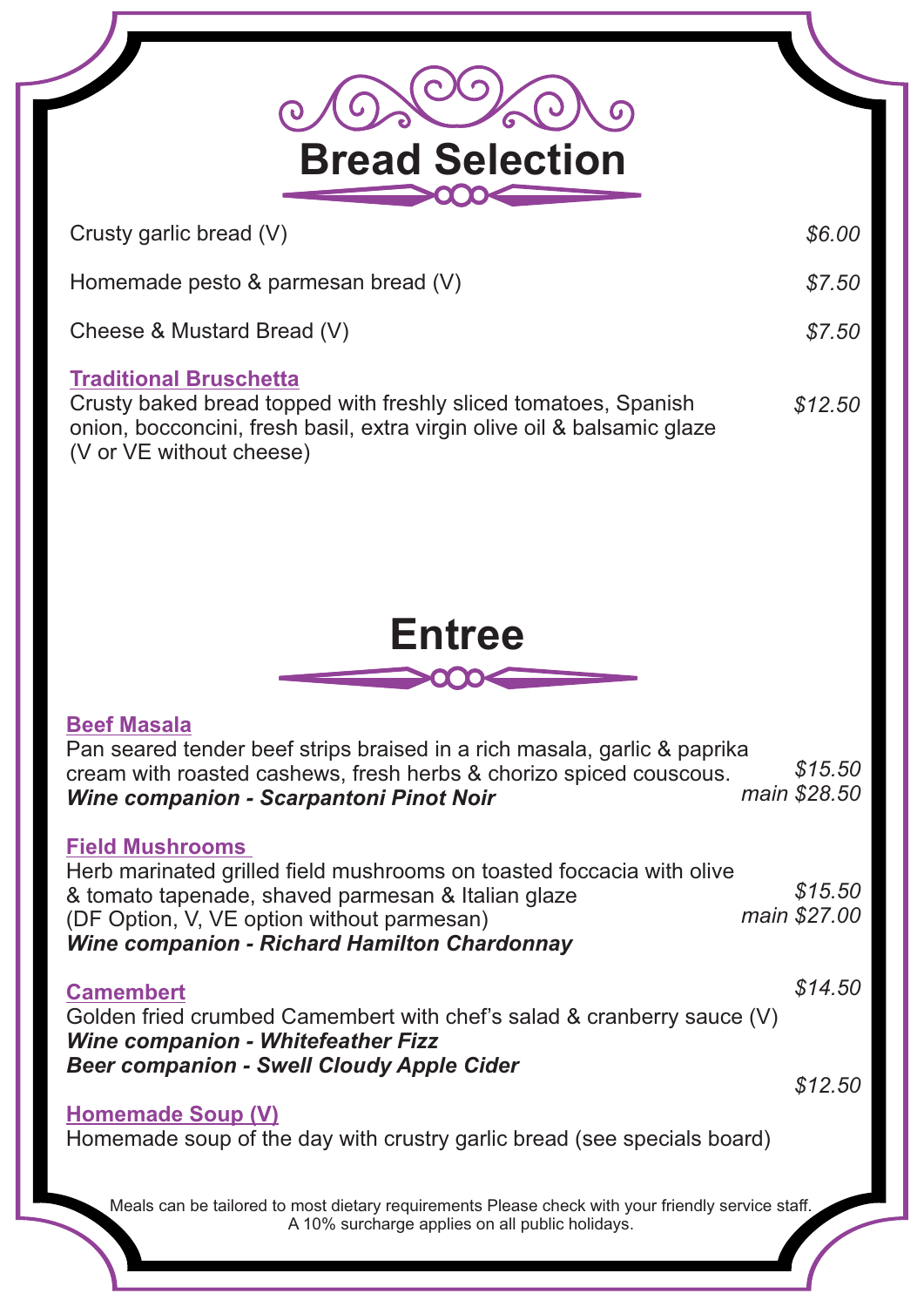| <b>Main Course</b>                                                                                                                                                                                                                                                                                          |          |
|-------------------------------------------------------------------------------------------------------------------------------------------------------------------------------------------------------------------------------------------------------------------------------------------------------------|----------|
| <b>Vegetarian Ratatouille</b><br>Oven baked eggplant pocketed with a zucchini, capsicum, artichoke<br>& tomato ratatouille with spiced coconut cream fresh basil &                                                                                                                                          | \$19.50  |
| chefs salad. (GF, DF, V, VE)<br>Wine companion - Lloyd Brother "The Presshouse" Vale Blend                                                                                                                                                                                                                  |          |
| <b>Creamy Chicken &amp; Prawn Truffle Fettuccine</b><br>Panfried South Australian prawns, tender chicken breast, truffle paste<br>spanish onion, sauteed mushrooms, bocconcini, toasted pistachios,<br>baby spinach, shaved parmesan & olive oil. (V on request)<br>Wine companion, - Scarpantoni MV Rose   | \$26.50  |
| <b>Salt &amp; Pepper Squid</b><br>Crispy fried squid with chips, fresh garden salad, sweet chilli &<br>garlic aioli (DF Option)<br><b>Wine companion - Hugo NV Cuvee</b><br><b>Beer companion - Piggy in Middle Session Ale</b>                                                                             | \$19.50  |
| <b>Coopers Pale Ale Battered Fish</b><br>Coopers Pale Ale battered fish fillets served with a garden salad,<br>lemon wedge, chips & tartare sauce (also available crumbed or grilled)<br>(DF option)<br>Wine companion - Pirramimma Sauvignon Blanc<br><b>Beer companion - South Coast Brewing Pale Ale</b> | \$17.50  |
| <b>Catch of the Day</b><br>Chef's selection of ocean fresh fish<br>(refer to the daily specials board)                                                                                                                                                                                                      | \$P.O.A. |
| <b>Chicken Caesar Salad</b><br>Crispy baby cos lettuce, grilled chicken tenderloins, sauteed bacon,<br>croutons, Caesar dressing, shaved parmesan, poached egg &<br>anchovies (GF option, DF option)<br>Wine companion - Molly Dooker Summer of 69 Verdelho<br><b>Beer companion - Forktree Sunrise Ale</b> | \$19.50  |
| Meals can be tailored to most dietary requirements Please check with your friendly service staff.<br>A 10% surcharge applies on all public holidays.                                                                                                                                                        |          |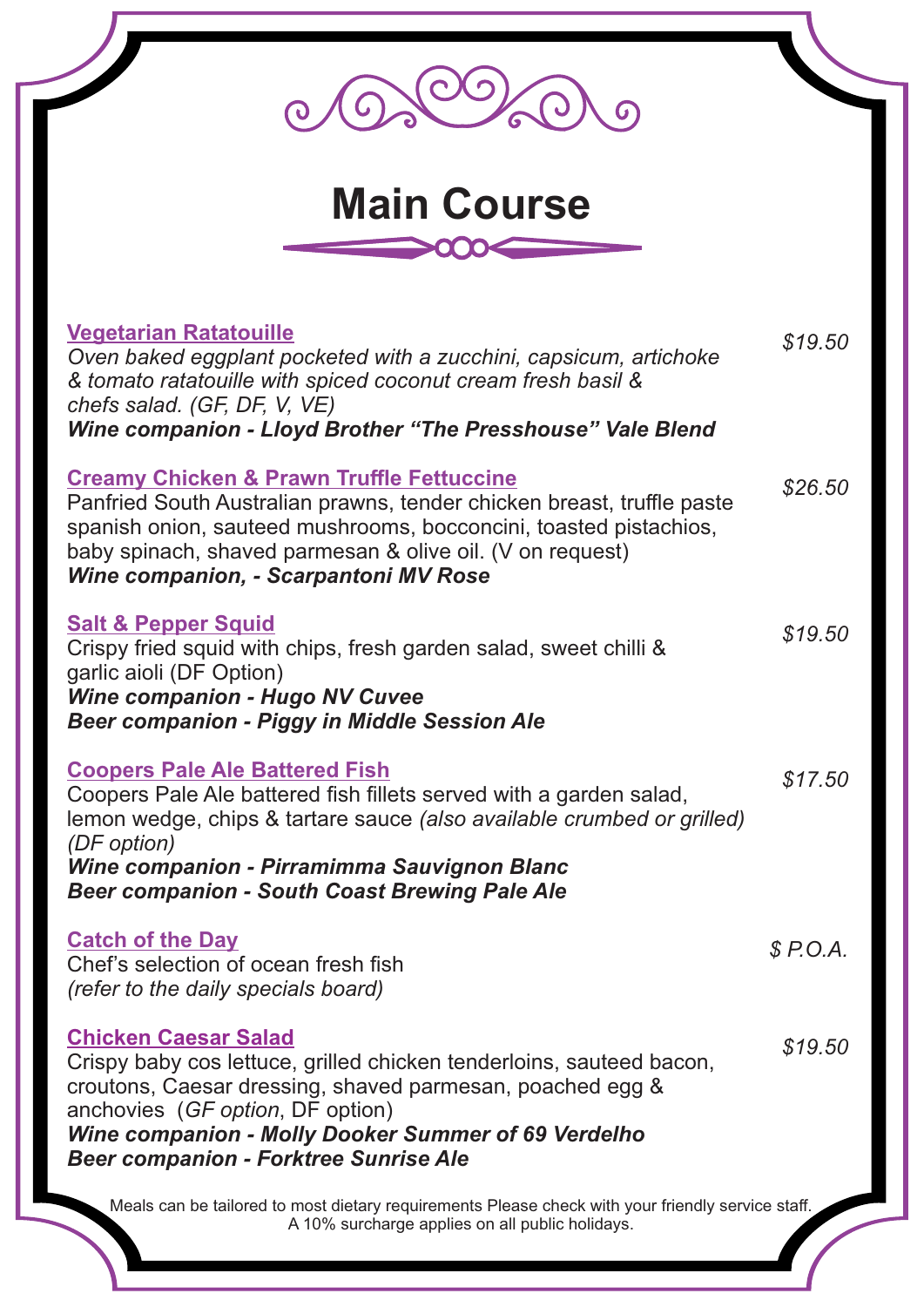| <b>Main Course</b>                                                                                                                                                                                                                                                                                                                                            |         |
|---------------------------------------------------------------------------------------------------------------------------------------------------------------------------------------------------------------------------------------------------------------------------------------------------------------------------------------------------------------|---------|
| <b>King Henry Lamb Shank</b><br>Succulent 400gm tender lamb shank braised in a rich tomato & red<br>wine gravy with fresh herbs, sauteed winter vegetables, caramelised<br>garlic & parmesan polenta (DF option)<br><b>Wine companion - Chalk Hill Shiraz</b>                                                                                                 | \$28.00 |
| <b>Free Range Chicken Breast</b><br>Prosciutto wrapped oven baked free range chicken breast pocketed<br>with a chicken & green peppercorn mousse with rosemary roasted<br>root vegetables, fried sage & port wine glaze (DF, GF option)<br>Wine companion - Shottesbrooke Sauvignon Blanc<br><b>Beer companion - Swell Golden Ale</b>                         | \$27.50 |
| <b>Kangaroo Pie</b><br>Pan seared kangaroo fillet & caramelised onion pie with roasted<br>pumpkin, fresh herbs, sauteed button mushrooms, sweet potato mash<br>homemade tomato chutney & creamy pink peppercorn glaze (DF option)<br><b>Wine companion - Sabella Cabernet Sauvignon</b>                                                                       | \$28.50 |
| <b>Premium Sirloin</b><br>300 gram Black Angus sirloin cooked to your taste, served with chips,<br>your choice of sauce & a fresh garden salad or seasonal vegetables<br>Wine companion - Willunga Creek "Black Duck" GSM<br><b>Beer companion - South Coast Brewing Maslins Red Ale</b>                                                                      | \$31.50 |
| <b>King Neptune</b><br>300 gram Black Angus sirloin served on crispy chat potatoes with<br>sauteed snow pea tendrils, buttered green beans, local King prawn,<br>prawn skewers, crispy coated squid & creamy garlic sauce<br><b>Wine companion - Peter Dennis Grenache</b>                                                                                    | \$36.50 |
| <b>Slate Quarry Ribeye</b><br>500 gram Black Angus MSA ribeye cooked to your liking, served on<br>scalloppine & pesto potatoes with buttered green beans, snow pea<br>tendrils, steamed broccolini with a rich Shiraz & rosemary glaze<br><b>Wine companion - Molly Dooker "The Boxer" Shiraz</b><br><b>Beer companion - Shifty Lizard Bruce Lee-zard IPA</b> | \$44.50 |
| ** All steaks have GF option & DF option                                                                                                                                                                                                                                                                                                                      |         |
| Meals can be tailored to most dietary requirements Please check with your friendly service staff.<br>A 10% surcharge applies on all public holidays.                                                                                                                                                                                                          |         |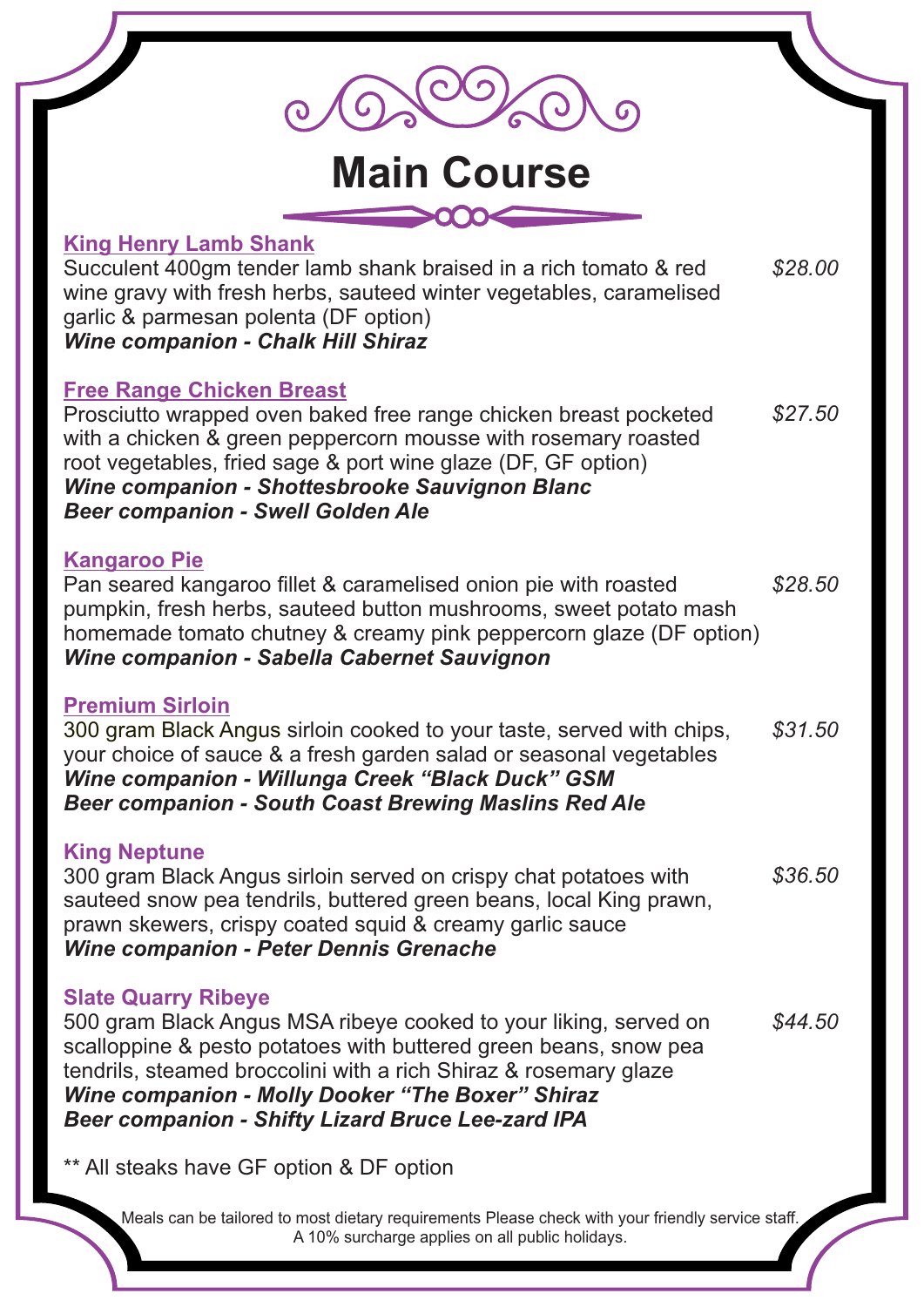| <b>Main Course</b>                                                         |                                                                                                                                                             |                            |  |  |
|----------------------------------------------------------------------------|-------------------------------------------------------------------------------------------------------------------------------------------------------------|----------------------------|--|--|
|                                                                            |                                                                                                                                                             |                            |  |  |
| <b>Curry of the Day</b><br>(GF without the naan bread)                     | Served with steamed rice, naan bread & condiments                                                                                                           | \$18.50                    |  |  |
| <b>Roast of the Day</b>                                                    | Carved roast meat, gravy, roast potatoes & steamed seasonal<br>vegetables (Please see specials board) (GF option)                                           | \$16.50                    |  |  |
| <b>Chicken or Beef Schnitzel</b>                                           | Crumbed & cooked to golden brown, served with chips & your choice<br>of fresh garden salad or seasonal vegetables                                           | \$20.50                    |  |  |
| <b>Sauces:</b>                                                             | Pepper, mushroom, Dianne, gravy, hollandaise, garlic (GF).<br>** All schnitzels & steaks come with one serve of sauce.<br>Extra serves are \$1.50 per serve |                            |  |  |
| <b>Toppings</b><br>Parmigiana<br><b>Ned Kelly</b><br><b>The Full Monty</b> | Napolitano sauce, ham & cheese.<br>Bacon, egg, cheese & bbq sauce.<br>Pepperoni, Virginian ham, onion, capsicum,                                            | \$3.00<br>\$3.00<br>\$3.00 |  |  |
| <b>Fiery Mexican</b>                                                       | jalapeno, hollandaise, chef's sauce & cheese.<br>Fiery chilli bean sauce, jalapenos, sour cream                                                             | \$3.00                     |  |  |
| <b>Riviana</b>                                                             | guacamole & cheese.<br>Asparagus, capsicum, Spanish onion, cheese                                                                                           | \$3.00                     |  |  |
| <b>Carbonara</b>                                                           | & hollandaise sauce<br>Bacon, sauteed mushroom, garlic cream &                                                                                              | \$3.00                     |  |  |
| <b>Neptune</b>                                                             | cheese<br>Prawn skewer, crispy coated squid, king prawn<br>& garlic cream sauce.                                                                            | \$7.00                     |  |  |
|                                                                            | <b>Extras</b>                                                                                                                                               |                            |  |  |
|                                                                            |                                                                                                                                                             |                            |  |  |
|                                                                            | \$5.50<br>Fresh garden salad                                                                                                                                |                            |  |  |
|                                                                            | \$5.50<br><b>Seasonal Vegetables</b>                                                                                                                        |                            |  |  |
|                                                                            | \$5.50<br>Rosemary kipler potatoes                                                                                                                          |                            |  |  |
|                                                                            | Meals can be tailored to most dietary requirements Please check with your friendly service staff.<br>A 10% surcharge applies on all public holidays.        |                            |  |  |